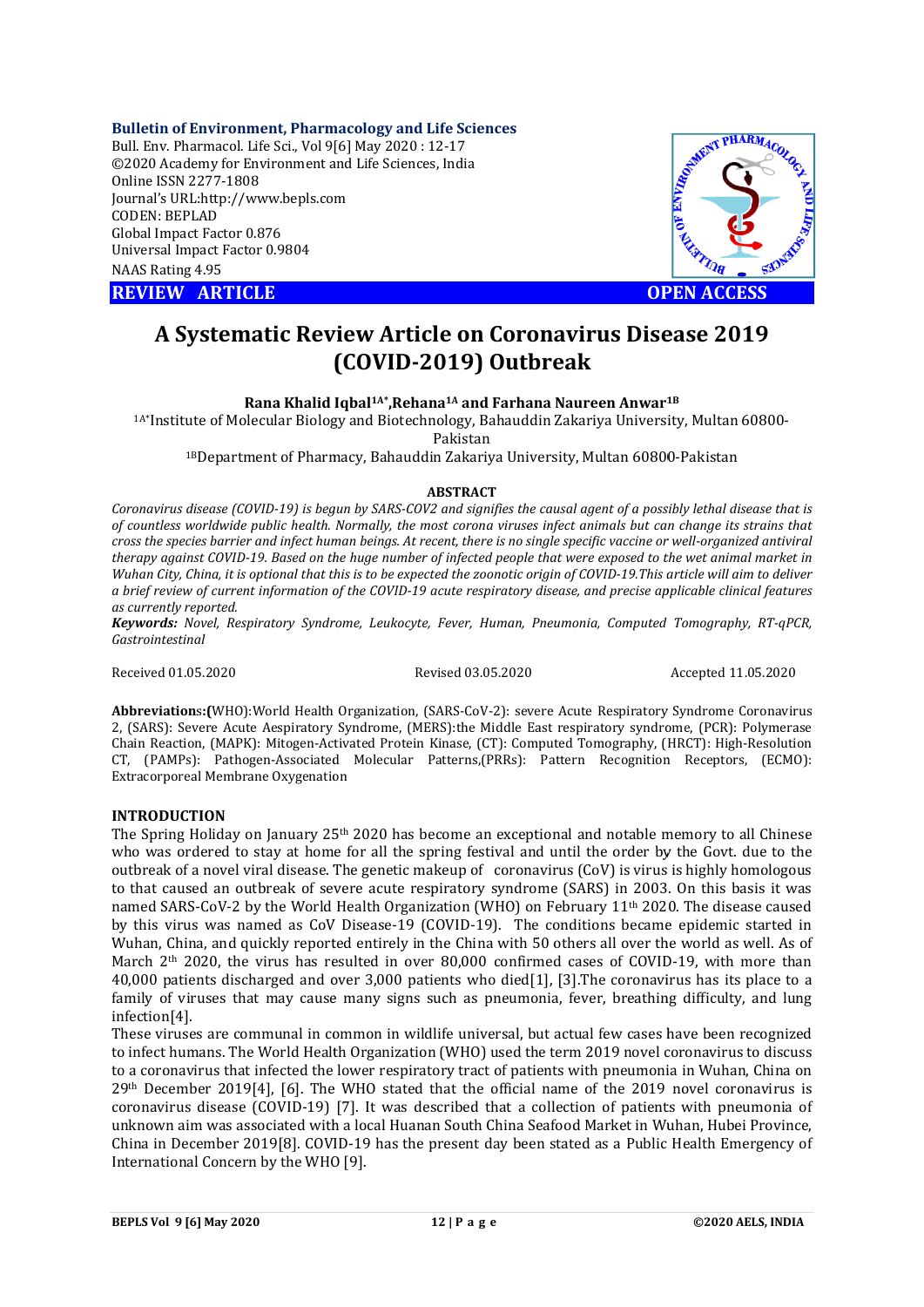Coronaviruses are surrounded, positive single-stranded large RNA viruses that infect humans, but also a wider variety of animals. Coronaviruses were initially reported in 1966 by Tyrell and Bynoe, who cultivated the viruses from patients with common colds. Founded on their structural as round virions with a core-shell and surface projections like a solar corona, they were called coronaviruses (Latin: corona = crown). Four categories, which are alpha, beta, gamma and delta coronaviruses, occur. Although alpha and beta-coronaviruses initiate from bats, gamma and delta viruses produce from cattle, flora and fauna. The genetic data size differs between 26 Kb and 32 Kb. Flanked by the seven subtypes of coronaviruses that can contaminate humans, the beta-coronaviruses may be the source of severe disease and fatalities, while alpha-coronaviruses cause symptomless or mildly symptomatic infections. COVID-19 belongs to the beta family of the coronaviruses and is repeatedly linked to the SARS-CoV virus[3].

The key four structural inheritable factors encode the nucleocapsid protein (N), the spike protein (S), a small membrane protein (SM), and the membrane glycoprotein (M) with an extra membrane glycoprotein (HE) happening in the HCoV-OC43 and HKU1 beta-coronaviruses [3]. COVID-19 is 96% similar at the whole-genome level to a bat coronavirus. The proportion of people infected by COVID-19 who continue asymptomatic through infection has not yet been assessed. In symptomatic patients' warning, signs usually start after less than a week, containing temperature, cough, nasal congestion, fatigue and other symbols of upper respiratory tract infections. The infection can change to severe disease with dyspnea and severe chest symptoms meeting the requirements of pneumonia in about 75% of patients, as seen by computer tomography on admission[10].

# **DIAGNOSTIC AND TREATMENT**

Patients satisfying hygienics and clinical criteria as specified at www.gov.uk/ government/ collections/wuhan-novel-coronavirus are classified as a possible case. If a patient meets the case definition, clinicians should refer to the latest guidance from their public health authorities[11].Diagnostic sampling must be undertaken only with suitable infection control precautions and with the conversation with local infectious diseases and public health teams. The testing of any samples should take place in a Biological Safety Level 3 laboratory. It is vital to inform the laboratory before sending samples. The Primary publication of the microorganism genome has allowed quick development of a reverse transcription-polymerase chain reaction (PCR) based test, and whole-genome sequencing may also be accepted out on positive samples to aid kind of transmission and mutations. Point-of-care test kits are likely to be made accessible shortly for home testing. Serological markers have also been identified but are not currently useful for clinical diagnostics. Chloroquine, by growing the endosomal pH essential for virus-cell blend, has the probable of blocking viral contagion also was visible to affect the start of p38 mitogen-activated protein kinase (MAPK), which is complicated in the replication of HCoV-229E[12].

A mixture of the antiretroviral medicines lopinavir and ritonavir suggestively better the technical disorder of SARS-CoV patients[13]and strong point be an option in COVID-19 infections. Additional potentials contain leronlimab, an improved monoclonal antibody (CCR5 antagonist), and galidesivir, a nucleoside RNA polymerase blockage, both of which have exposed persistence aids in several deadly virus infections and are being measured as potential action candidates. Recover these existing medicines for direct use in handling COVID-19 infections could recover at present available scientific managing. Experimental trials now registered at Clinical Trials. Govt. focus on the effectiveness of redeliver, immunoglobulins, Arbidol Hydrochloride combined with Interferon atomization, ritonavir plus oseltamivir, lopinavir plus ritonavir, mesenchymal stem cell treatment, darunavir plus cobicistat, hydroxychloroquine, methylprednisolone and washed microbiota transplantation. According to recent information [2], [14], more than 85% of patients received antiviral agents, with oseltamivir (75 mg every 12 h, orally), ganciclovir (0.25 g every 12 h, intravenously), and lopinavir/ritonavir tablets (400/100 mg twice daily, orally). Experiential antibiotics were set for 90% of patients in three reports[2], [14], [15], and 15 patients received antifungal agents according to one study[14], Five (5.1%) cases of bacterial (n = 1) or Candida ( $n = 4$ ) co-infections were reported in one study [14], and four (9.8%) cases of secondary bacterial infections were reported in another study[2].

While intravenous immunoglobulin and systemic steroids have been used in several reports their efficiency and related adverse effects keep on unclear[2], [15], [16]. For the study of COVID-19, though RT-qPCR is specific, its false-negative rate can take no notice because of the acute values of the missed study. So, numerous clinicians' future CT scans must be one desirable auxiliary diagnostic technique for the reason that it is extra sensitive. For individuals with a high clinical doubt of SARS-CoV-2 infection with negative RT-qPCR screening, a mixture of continuous RT-qPCR tests[17] and chest CT scans may be helpful. Particularly the aim of CT (HRCT) for the chest is vital for early diagnosis and assessment of illness severity of patients with SARS-CoV-2[1], [18].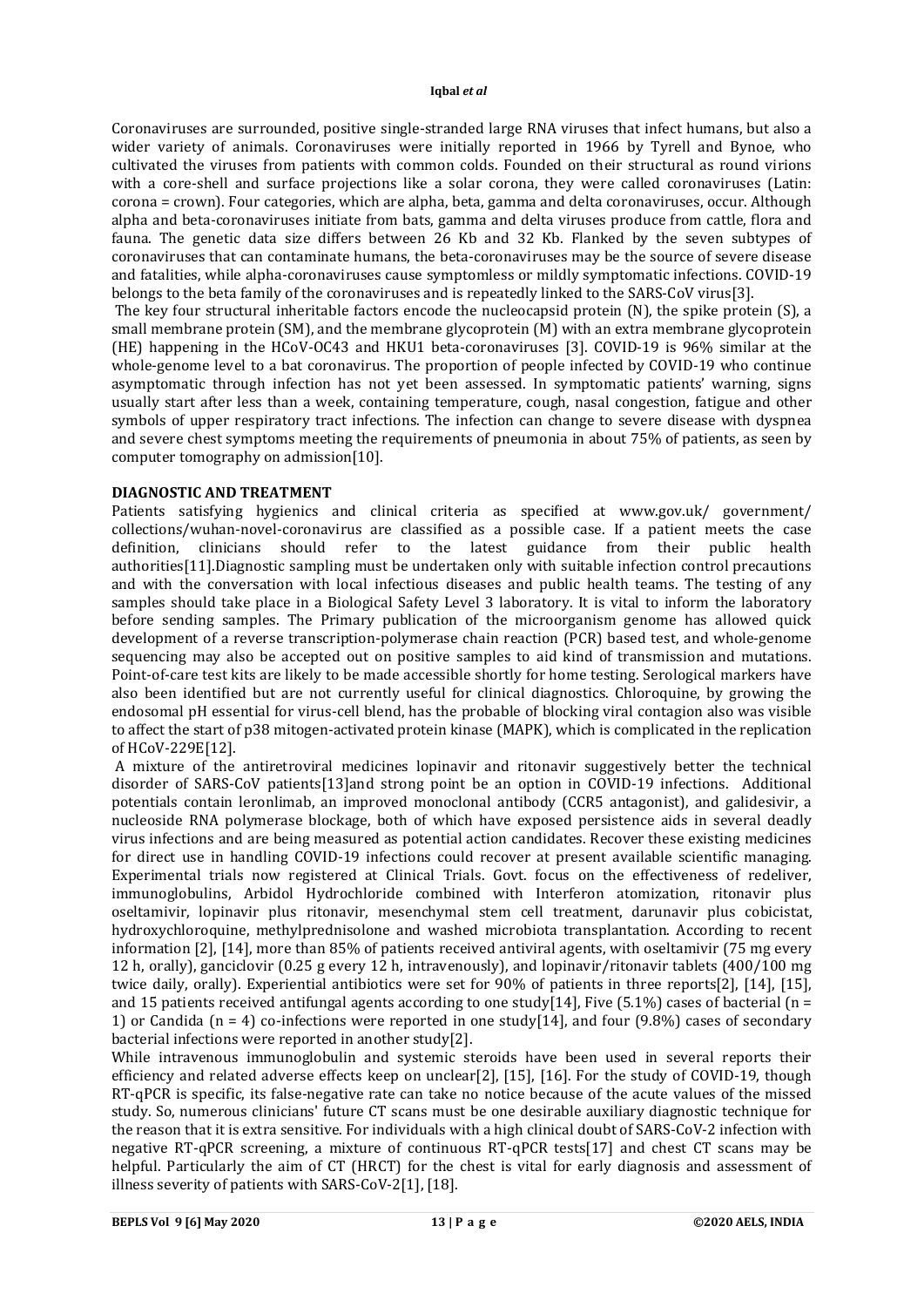Numerous studies have investigated chest CT images of patients infected with SARS-CoV-2[1], [18], [19]. The helpful treatment, including oxygen therapy, conservation fluid management, and the use of broadspectrum antibiotics to cover secondary bacterial infection, remains to be the most important management strategy[1], [20].

# **SYMPTOMS**

A current study led by Prof. Nan-Shan Zhong's team, by sampling 1099 laboratory-confirmed cases, initiate that the mutual scientific appearances involved fever (88.7%), cough (67.8%), fatigue (38.1%), sputum production (33.4%), shortness of breath (18.6%), sore throat (13.9%), and headache (13.6%) [10]. The most common symbols being described are fever, cough or chest tightness, and dyspnoea. Most cases are stated to experience a mild illness course[6].The scientific signs of patients infected with SARS-CoV-2 are highly atypical, with respiratory symptoms, cough, fever, dyspnea, and viral pneumonia. The experimental symptoms and signs of patients sick with SARS-CoV-2 are highly unusual, plus respiratory symptoms, cough, fever, dyspnea, and viral pneumonia [1]. Also, a part of patients exposed gastrointestinal sign, with diarrhea (3.8%) and vomiting (5.0%). The scientific presence was dependable with the prior data of 41, 99, and 138 patients study in Hubei province [10], [11].

Fever and cough were the main warning sign while upper respiratory symptoms and gastrointestinal symptoms were occasional, suggesting the differences in viral tropism as linked with SARS-CoV, MERS-CoV[21], and influenza[9], [22]. Patients with COVID-19 show clinical manifestations contain fever, nonproductive cough, dyspnea, myalgia, fatigue, normal or reduced leukocyte counts, and radiographic evidence of pneumonia, which are like to the signs of SARS-CoV and MERS-CoV infections[2], [9], [23], [24]. In laboratory checkup results, most patients had usual or decrease white blood cell counts, and lymphocytopenia [2], [10].Besides, the CT imaging exhibited that computed tomography on the chest was ground-glass opacity (56.4%) and bilateral patchy shadowing (51.8%), occasionally with a round structure and an outer lung distribution, studied after the patients in the Fifth Affiliated Hospital, Sun Yat-Sen University[9], [19].

A supplement study from the same center which involved these patients and a further 58 cases initiate a global death rate of 11% with 23% of patients requiring ITU admission, with the status of older males with comorbidities. Half of the patients were directly linked with the seafood market, including 47 salespeople or market managers. In an epidemiological study of the first 425 cases in Wuhan, almost half were in adults of 60 years "older" but, noticeably, the case definition at the time specified severe enough illness to require medical attention, thereby potentially missing milder performances or biasing against younger patients with fewer comorbidities. [5], [6].

# **CONTROL, TRANSMISSION,AND PREVENTION**

It is vital to bound human-to-human transmission to the reduction of secondary infections among near associates and health care laborers and stops transmission amplification trials and further global feast from China. Based on earlier knowledge of the evolution of the MERS and SARS infections, the WHO mention contaminations which mediates, to decrease the over-all danger of the spread of acute respiratory infections, with avoiding close contact with people suffering from acute respiratory infections, common hand-washing, particularly after direct contact with ill people or their environment, and avoiding insecure with farm or wild animals. Also, people with signs of acute respiratory infection should practice cough protocol, which is to keep distance, cover coughs and sneezes with disposable tissues contact or clothing, and wash hands, and within healthcare facilities, increase normal infection prevention and control performs are recommended in hospitals, particularly in emergency sections. The Centers for Disease Control and Prevention in the United States have well-known temporary clinical guidance for the COVID-19 outbreak to device violent actions to slow the transmission of the SARS-CoV-2 in the United States [25], [26].

Human-to-human transmission of SARS-CoV-2 occurs mostly among family associates, relatives, and friends who strictly contacted with patients or incubation transporters[25]. The chief danger in COVID-19 is spread to healthcare workers. In the SARS epidemic of 2002, 21% of those affected were healthcare workers[27], [28][28], [29]. Human-to-human transmission is now well recognized for COVID-19, with an R0 (the predictable amount of secondary cases produced by a single (typical) infection in a completely susceptible population) currently estimated by the WHO as 1.4–2.5[6].For comparison, seasonal flu has a reported median R0 of 1.28 (IQR 1.19–1.37), while measles has an R0 usually reported as 12–18[6], [30], [31]. The virus has also been detected in patient stool samples. Fomite spread via dirty surfaces is also possible, based on SARS-CoV. The Exemplary spread is also a significant concern. The mean development period is short, reported as 5.2 days, with the 95th percent of the delivery at 12.5 days (95% confidence interval 9.2–18)[5].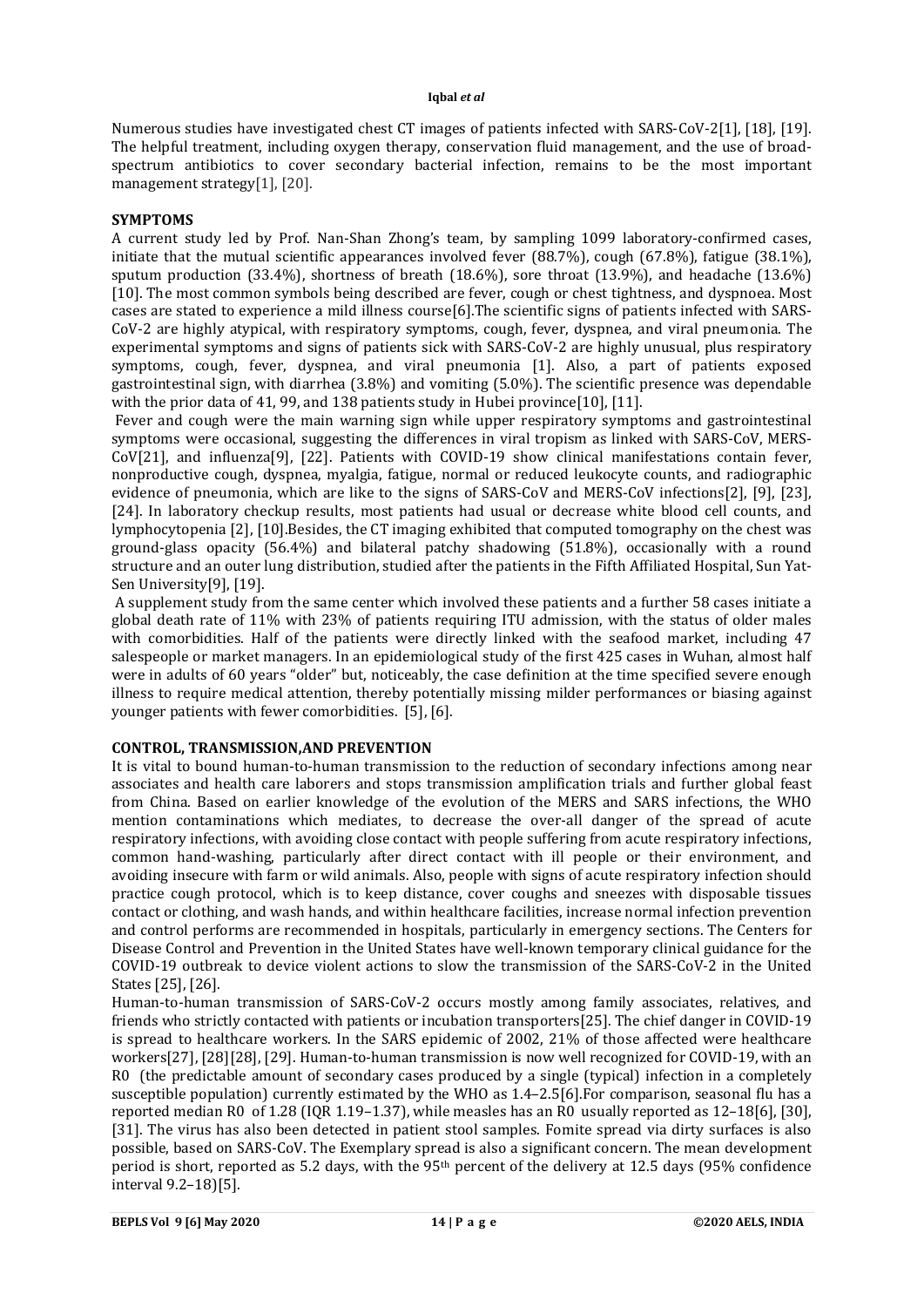One occasion is known as an incubation period of just 3 days[5]. There are six scientific trials recorded in both the Worldwide Clinical Trials Registry Stage and the Chinese Clinical Trial Registry to measure the efficiency of care of targeted drugs in the treatment or prognosis of COVID-19[21], [32]. Regarding infected patients with COVID-19, it has been suggested to spread over proper symptomatic treatment and supportive care[2].A sequence of trials has been suggested to decrease nosocomial infection, including facts training for prevention and control, isolation, disinfection, top secret defenses at different degrees in infection areas, and protection of confirmed cases. Regarding psychological health, some suggested psychological involvement for confirmed cases, suspected cases, and medical staff [33].In control of scientific knowledge on ways to handle the COVID-19 outbreak, the guideline also recommends ways to remove suffering between the over-all inhabitants[34].

# **HOSTS IMMUNE RESPONSE AND IMMUNOPATHOLOGY**

The immune retort is significantly used for the control and determination of CoV infections, although it let go principal to immune pathogenesis, related to the immune response out of control. The S proteins of Coronavirus fixes to the host cells by ACE2, fusing to the membrane and release the viral RNA. The viral RNAs, as pathogen-associated molecular patterns (PAMPs), are observed by the design recognition receptors (PRRs). Normally, Toll-like receptor (TLR) 3, TLR7, TLR8, and TLR9 sense viral RNA and DNA in the endosome [9], [35]. Collectively, the virus particles attack the respiratory mucosa first and infect other cells, activating a sequence of immune responses and the manufacture of cytokines storm in the body, which may be linked with the critical condition of COVID-19 patients. Nearly all patients accepted oxygen therapy, and WHO recommended extracorporeal membrane oxygenation (ECMO) to patients with refractory hypoxemia[9].

Release action with improving plasma and immunoglobulin G [36]is brought to approximately dangerous cases according to their situations. At present, the first partial information is existing on the host innate immune position of SARS-CoV-2 infected patients. In one statement where 99 cases in Wuhan were examined, amplified total neutrophils (38%), reduced total lymphocytes (35%), increased serum IL-6 (52%) and increased c-reactive protein (84%) were observed[3]. In a separate report also from Wuhan, it revealed that in 41 patients, increased total neutrophils reduced total lymphocytes in patients of ICU *vs* non-ICU care started to be statistically different. Increased neutrophils and decreased lymphocytes also correlate with disease severity and death. Also, patients needing ICU care had developed plasma levels of many innate cytokines, IP-10, MCP-1, MIP-1A, and TNFα[2], [35].

The actual innate immune response in contrast to viral infection depends on deeply on the interferon (IFN) type I responses and its downstream cascade that closes in regulatory viral replication and induction of effective adaptive immune response. While SARS-CoV and SARS-CoV-2 appear to share the entry receptor of ACE2, MERS-CoV uses dipeptidyl peptidase (DPP)-4 as anexact receptor[35]. Antigen performance then inspires the body's humoral and cellular immunity, which are facilitated by virusspecific B and T cells. Like common acute viral infections, the antibody side view in contrast to the SARS-CoV virus has a characteristic form of IgM and IgG manufacture. The SARS-specific IgM antibodies died out at the end of week 12, while the IgG antibody can last for a long time, which specifies the IgG antibody may mostly play defensive parts[1], and the SARS-specific IgG antibodies mainly are S-specific and Nspecific antibodies

## **CONCLUSIONS**

There has been a quick flow in research in retort to the outbreak of COVID-19. Through this primary historical, published research mainly discovered the epidemiology, reasons, scientific appearance, and analysis, as well as anticipation and control of the novel coronavirus. Even if these studies are related to control the current public emergency, more good research is required to deliver valid and dependable ways to succeed in this kind of public health emergency in both the short- and long-term.

# **REFERENCES**

- 1. X. Li, M. Geng, Y. Peng, L. Meng, and S. Lu, (2020). "Molecular immune pathogenesis and diagnosis of COVID-19," *J. Pharm. Anal.*, vol. 19, no. xxxx, pp. 1–7.
- 2. C. Huang *et al.*, (2020)."Clinical features of patients infected with 2019 novel coronavirus in Wuhan, China," *Lancet*, vol. 395, no. 10223, pp. 497–506.
- 3. P. Zhou *et al.*, (2020)."A pneumonia outbreak associated with a new coronavirus of probable bat origin," *Nature*, vol. 579, no. 7798, pp. 270–273.
- 4. S. P. Adhikari *et al.*, (2020). "Epidemiology, causes, clinical manifestation and diagnosis, prevention and control of coronavirus disease (COVID-19) during the early outbreak period: A scoping review," *Infect. Dis. Poverty*, vol. 9, no. 1, pp. 1–12.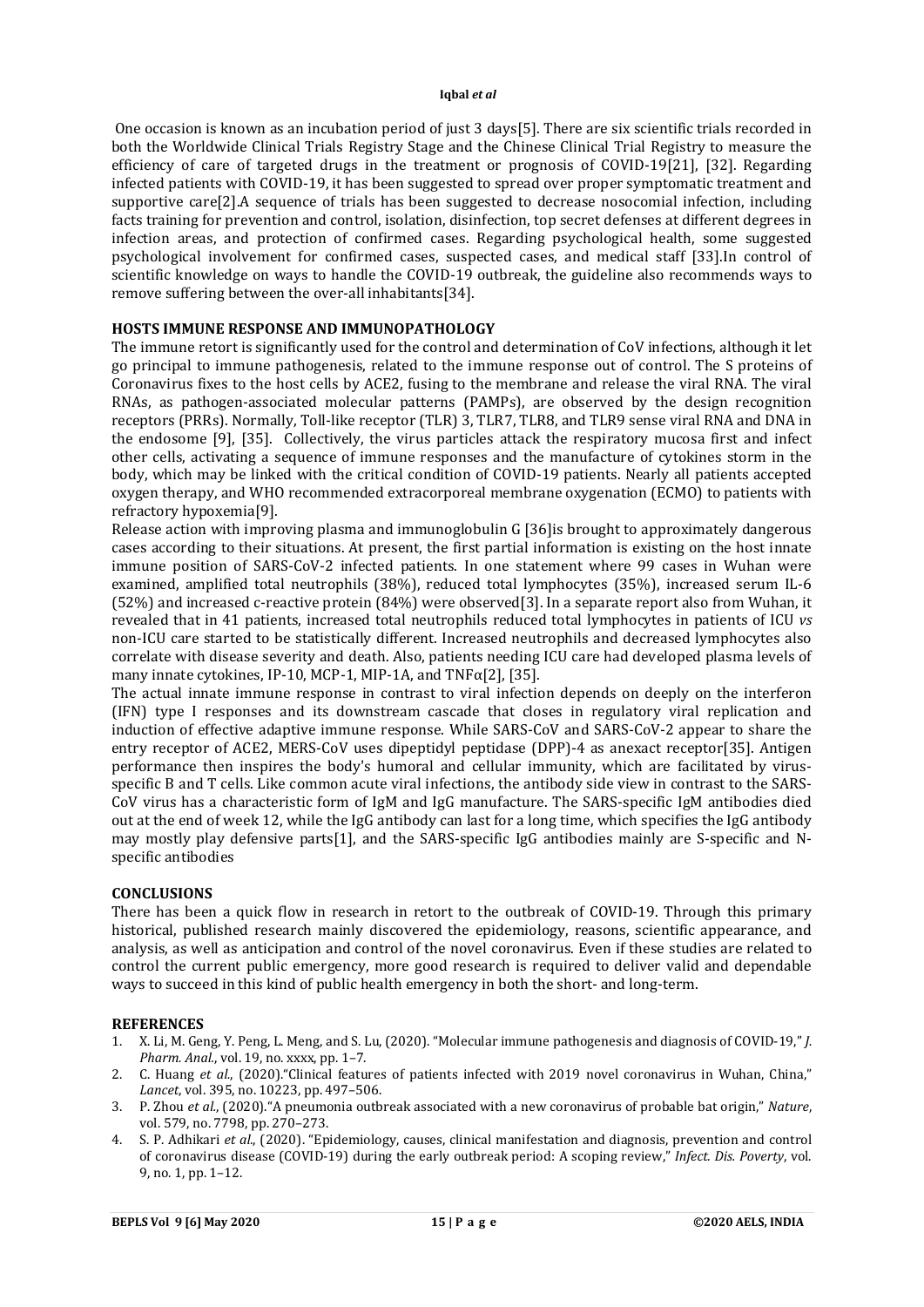- 5. Q. Li *et al.*, (2020). "Early Transmission Dynamics in Wuhan, China, of Novel Coronavirus-Infected Pneumonia," *N. Engl. J. Med.*, vol. 382, no. 13, pp. 1199–1207.
- 6. M. A. Lake, (2020). "What we know so far: COVID-19 current clinical knowledge and research," *Clin. Med.*, vol. 20, no. 2, pp. 124–127.
- 7. C. Gowda, (2019). "HHS Public Access," vol. 17, no. 2, pp. 111–120.
- 8. N. Zhu *et al.*, (2020). "A novel coronavirus from patients with pneumonia in China, 2019," *N. Engl. J. Med.*, vol. 382, no. 8, pp. 727–733.
- 9. Y. R. Guo *et al.*, (2020). "The origin, transmission and clinical therapies on coronavirus disease 2019 (COVID-19) outbreak - an update on the status," *Mil. Med. Res.*, vol. 7, no. 1, p. 11.
- 10. K. Liu *et al.*,(2020). "Clinical characteristics of novel coronavirus cases in tertiary hospitals in Hubei Province," *Chin. Med. J. (Engl).*, vol. 0, p. 1.
- 11. S. M. Poutanen *et al.*, (2003). "Identification of severe acute respiratory syndrome in Canada," *N. Engl. J. Med.*, vol. 348, no. 20, pp. 1995–2005.
- 12. M. Kono, K. Tatsumi, A. M. Imai, K. Saito, T. Kuriyama, and H. Shirasawa, (2008)."Inhibition of human coronavirus 229E infection in human epithelial lung cells (L132) by chloroquine: Involvement of p38 MAPK and ERK," *Antiviral Res.*, vol. 77, no. 2, pp. 150–152.
- 13. C. M. Chu *et al.*, (2004). "Role of lopinavir/ritonavir in the treatment of SARS: Initial virological and clinical findings," *Thorax*, vol. 59, no. 3, pp. 252–256.
- 14. N. Chen *et al.*, "Epidemiological and clinical characteristics of 99 cases of 2019 novel coronavirus pneumonia in Wuhan, China: a descriptive study," *Lancet*, vol. 395, no. 10223, pp. 507–513, 2020.
- 15. D. Wang *et al.*, "Clinical Characteristics of 138 Hospitalized Patients with 2019 Novel Coronavirus-Infected Pneumonia in Wuhan, China," *JAMA - J. Am. Med. Assoc.*, vol. 323, no. 11, pp. 1061–1069, 2020.
- 16. A. Assiri *et al.*,(2013). "Epidemiological, demographic, and clinical characteristics of 47 cases of Middle East respiratory syndrome coronavirus disease from Saudi Arabia: A descriptive study," *Lancet Infect. Dis.*, vol. 13, no. 9, pp. 752–761.
- 17. V. M. Corman *et al.*, (2020). "Detection of 2019 novel coronavirus (2019-nCoV) by real-time RT-PCR," *Euro Surveill.*, vol. 25, no. 3, pp. 1–8.
- 18. Y. Pan *et al.*, (2020). "Initial CT findings and temporal changes in patients with the novel coronavirus pneumonia (2019-nCoV): a study of 63 patients in Wuhan, China," *Eur. Radiol.*, no. December 2019.
- 19. M. Chung *et al.*, (2020). "CT imaging features of 2019 novel coronavirus (2019-NCoV)," *Radiology*, vol. 295, no. 1, pp. 202–207, 2020.
- 20. B. Shanmugaraj, K. Siriwattananon, K. Wangkanont, and W. Phoolcharoen, (2020). "Perspectives on monoclonal antibody therapy as potential therapeutic intervention for Coronavirus disease-19 (COVID-19)," *Asian Pacific J. allergy Immunol.*, vol. 38, no. 1, pp. 10–18.
- 21. C. C. Lai, T. P. Shih, W. C. Ko, H. J. Tang, and P. R. Hsueh, (2020). "Severe acute respiratory syndrome coronavirus 2 (SARS-CoV-2) and coronavirus disease-2019 (COVID-19): The epidemic and the challenges," *Int. J. Antimicrob. Agents*, vol. 55, no. 3, p. 105924.
- 22. H. Wang *et al.*, (2016). "Factors associated with clinical outcome in 25 patients with avian influenza A (H7N9) infection in Guangzhou, China," *BMC Infect. Dis.*, vol. 16, no. 1, pp. 1–8.
- 23. H. A. Rothan and S. N. Byrareddy, (2020). "The epidemiology and pathogenesis of coronavirus disease (COVID-19) outbreak," *J. Autoimmun.*, no. March, p. 102433.
- 24. J. J. Peloquin, L. Kuzina, C. R. Lauzon, and T. A. Miller, (2000). "Transformation of internal extracellular bacteria isolated from Rhagoletis completa Cresson gut with enhanced green fluorescent protein," *Curr. Microbiol.*, vol. 40, no. 6, pp. 367–371.
- 25. A. Patel and D. B. Jernigan,(2020)."Initial public health response and interim clinical guidance for the 2019 novel coronavirus outbreak - United States, December 31, 2019-February 4, 2020," *Am. J. Transplant*, vol. 20, no. 3, pp. 889–895.
- 26. M. L. Holshue *et al.*, (2020). "First case of 2019 novel coronavirus in the United States," *N. Engl. J. Med.*, vol. 382, no. 10, pp. 929–936.
- 27. E. De Wit, N. Van Doremalen, D. Falzarano, and V. J. Munster,(2016). "SARS and MERS: Recent insights into emerging coronaviruses," *Nat. Rev. Microbiol.*, vol. 14, no. 8, pp. 523–534.
- 28. T. Singhal, (2020)."A Review of Coronavirus Disease-2019 (COVID-19)," *Indian J. Pediatr.*, vol. 87, no. 4, pp. 281– 286.
- 29. D. Chang, H. Xu, A. Rebaza, L. Sharma, and C. S. Dela Cruz,(2020). "Protecting health-care workers from subclinical coronavirus infection," *Lancet Respir. Med.*, vol. 8, no. 3, p. e13.
- 30. M. Biggerstaff, S. Cauchemez, C. Reed, M. Gambhir, and L. Finelli, (2014). "Estimates of the reproduction number for seasonal, pandemic, and zoonotic influenza: A systematic review of the literature," *BMC Infect. Dis.*, vol. 14, no. 1, pp. 1–20.
- 31. F. M. Guerra *et al.*, (2017). "The basic reproduction number (R0) of measles: a systematic review," *Lancet Infect. Dis.*, vol. 17, no. 12, pp. e420–e428.
- 32. S. P. Adhikari *et al.*, (2020). "Epidemiology, causes, clinical manifestation and diagnosis, prevention and control of coronavirus disease (COVID-19) during the early outbreak period: A scoping review," *Infect. Dis. Poverty*, vol. 9, no. 1.
- 33. S. F. Ahmed, A. A. Quadeer, and M. R. McKay, (2020). "Preliminary identification of potential vaccine targets for the COVID-19 Coronavirus (SARS-CoV-2) Based on SARS-CoV Immunological Studies," *Viruses*, vol. 12, no. 3.